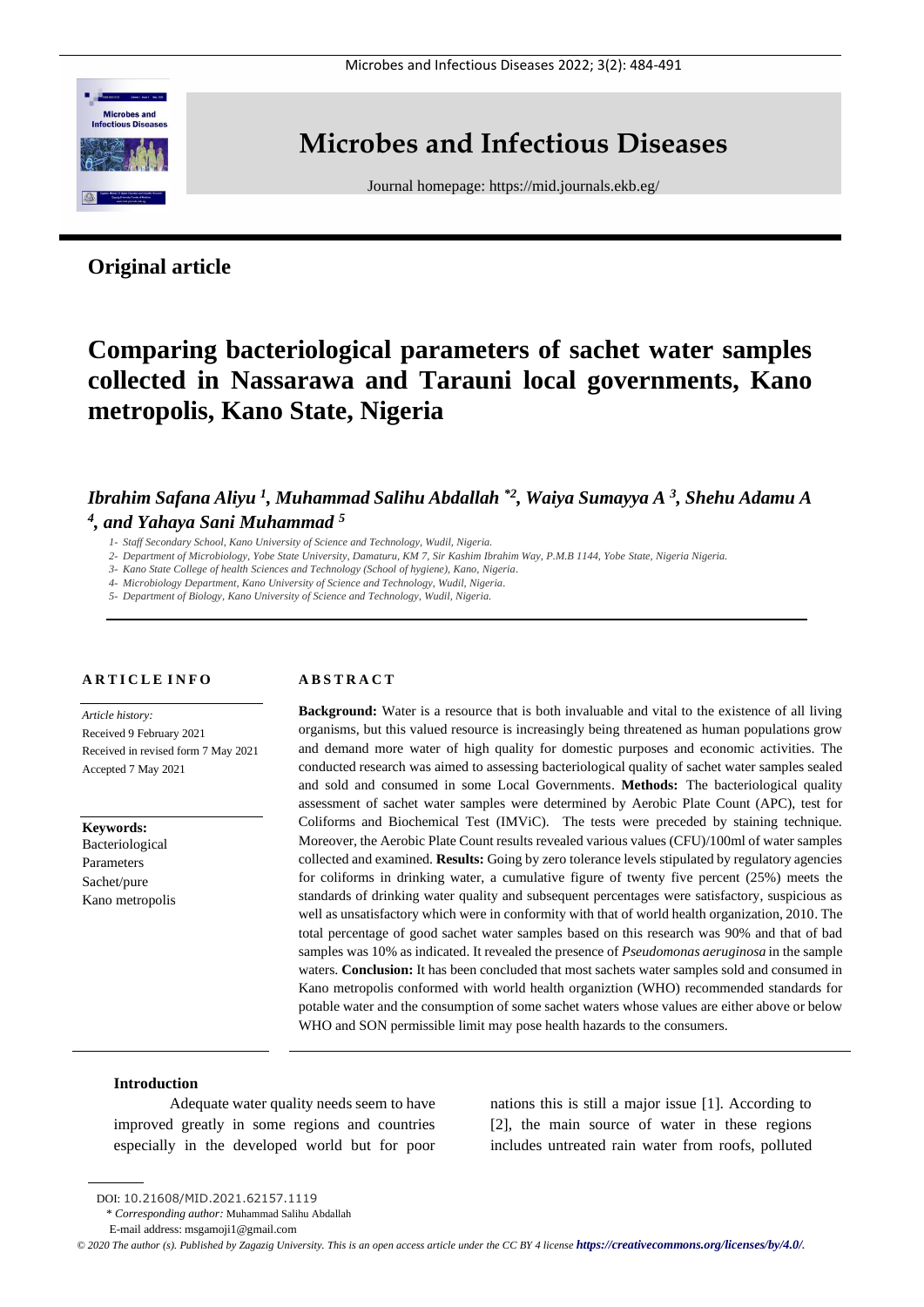rivers and streams, unprotected wells and bore holes. The quality of any surface or groundwater is a function of either or both natural influences and human activities. Without human influences, water quality would be determined by the weathering of bedrock minerals, atmospheric processes of evapotranspiration, and the deposition of dust and salt by wind. Others include the natural leaching of organic matter and nutrients from soil, hydrological factors that lead to runoff, and by biological processes within the aquatic environment that can alter the physical and chemical composition of water [3]. Water quality assessment is a very complex subject, in part because water is a complex medium intrinsically tied to the ecology of the planet [4]. To determine water quality therefore, several parameters must be examined. The complexity of water quality assessment as a subject is reflected in the many types of measurements of water quality. Water related health problems are a growing human tragedy, and according to [2], it kills more than 5 million people a year with infants being the most affected. This figure seems to be the highest as compared to wars and disasters [5]. The problems also prevent millions of people from leading healthy lives, and undermine developmental efforts by burdening the society with substantial socioeconomic costs for treatment of water-borne diseases. This problem is of great significance in cities in developing countries, where polluted water, water shortages, and unsanitary living conditions prevail. Information from [6],[7] say although access to water has improved, access to safe water is still a major issue. The sources quoted that about some 1.1 billion people rely on unsafe drinking water sources in developing countries and the lowest drinking water coverage rates are in Sub Saharan Africa (58%) with a corresponding low sanitation coverage rate (36%) which leads to many deaths especially among children through diarrhea among other water-related diseases.

#### **Materials and Methods**

#### **Study area**

This Meteorologically, Kano metropolis is hot in most time of the year which makes sachet water business very lucrative. Kano is a region located between Latitude 10'03 north and between Longitude 7'10 East and 10'28 East in Northern Nigeria. Kano metropolis with about 9.4 million inhabitants [8] comprises of six local government areas namely: Dala, Fagge, Gwale, Municipal, Nasarawa and Tarauni.

## **Sample collection**

The samples were collected in Nasarawa local government and Tarauni local government. Sixty different sachet water brands were collected from each of the local government areas. Three of every 20 of sachet water of a particular brand and bags were sampled randomly, for bacteriological analysis as described by [9]. This collection was repeated thrice. A total of one hundred and twenty (120) various samples of different brands were purchased at different locations i.e. motor parks, toll gates, schools, hospital and markets with codes allocated for each brand and location of purchase for this study. The sachet water samples used in this study were purchased and collected in labeled clean plastic containers/polythene bags and carried to the laboratory for analysis as described by [9].

#### **Bacteriological analysis**

## *Aerobic Plate Count (APC)*

For the enumeration of mesophillic bacteria in treated water samples, the serial dilution method as described by the American Public Health Association [7] was employed. 11ml of water sample was mixed with 99 ml of 1% peptone water. The sample was shaken thoroughly to make a homogenate solution, this give the dilution of  $10^{-1}$ . 1ml of this prepared solution was transferred in to 9ml of the diluents (0.1% peptone water), this give the dilution of  $10^{-2}$ . This procedure was repeated up to the fifth dilution which gave the dilution of  $10^{-5}$ . [10], the dilution bottles were agitated, 1ml of each dilution was then pipette into separate corresponding Petri dish in duplicates. About 15ml of nutrient agar (NA) cooled to  $45^{\circ}$ C was poured in to each plate. The sample and the agar medium were mixed by rotating the plate on a flat surface and allowed to solidify. The Petri-dishes were then inverted and incubated at 35<sup>0</sup>C for 48 hours. Plates containing between 30-300 colonies were selected and counted. The number obtained was multiplied by the dilution factor. This gave the number of bacterial colony forming unit per ml of the treated water sample, (CFU/ml). This above procedure was repeated for other treated (package) water samples [10].

The following formula used to calculate the number of bacteria colony forming units per mill of the treated (package) water samples [11]

 $N(ml) = n/vd$ 

Where;  $N=$  the number of bacterial colony per ml of treated water sample.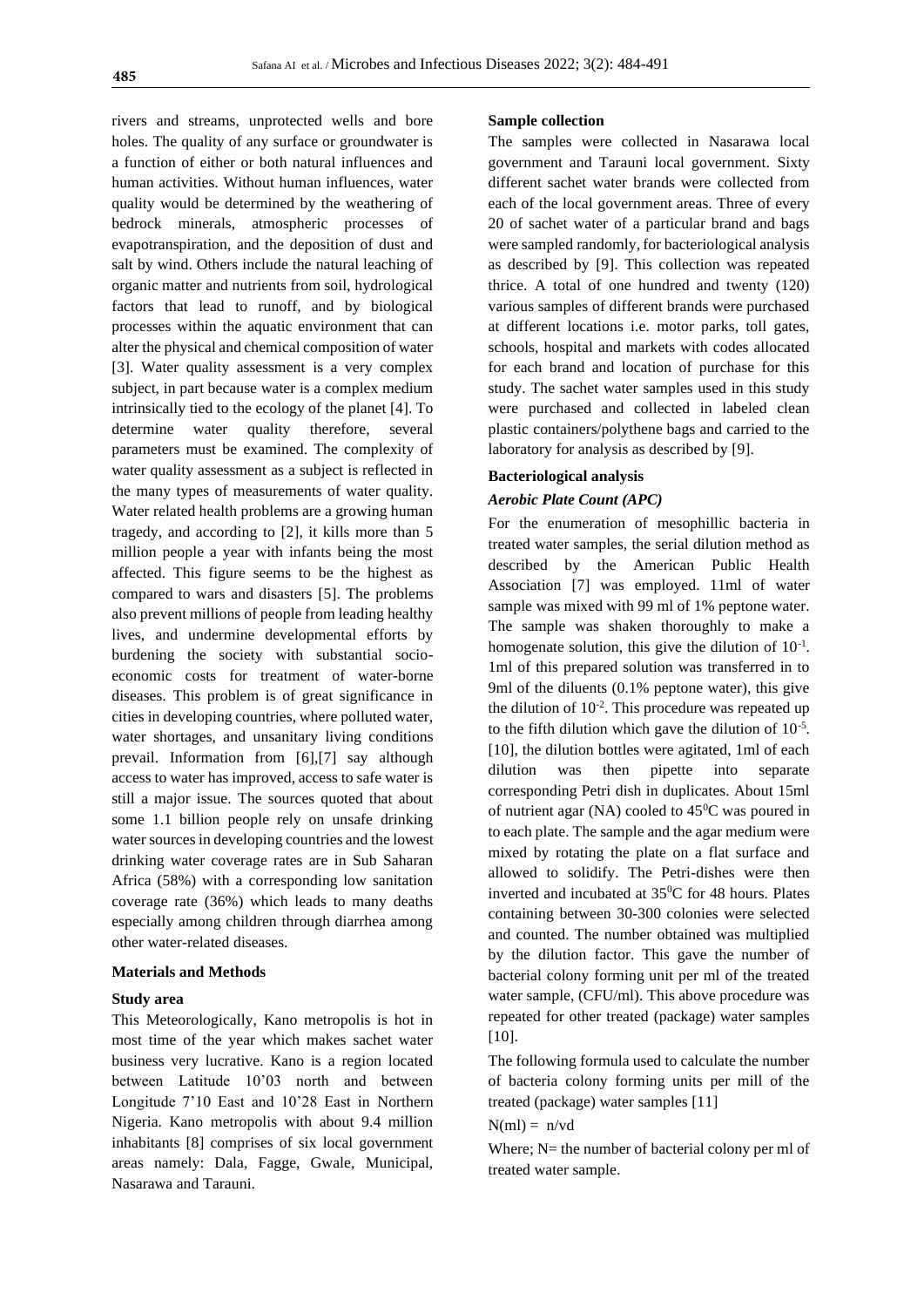$n=$  Number of colonies counted.  $v=$  volume of sample (inoculums) used.

d= dilution factor.

 $N(ml) = 30/1*10^{-1} = 3.00cftu/ml$  Lower limit  $N(ml) = 300/1*10^{-1} = 30.00cfu/ml$  Upper limit

## *Enumeration of Staphylococcus aureus*

For the enumeration of *Staphylococcus aureus* in the well water samples, serial dilution methods as described by the American Public Health Association [7,12], was employed. 111ml of treated water sample was aseptically measured and transferred in a clean conical flask containing 99ml of 1% peptone water and stirred to make a homogenate mixture. Decimal dilution of the sachet water  $(1-10^{-1}$ , to  $1-10^{-5}$ , was prepared by successive transfer of 1ml of the treated water homogenate to 9ml sterile 0.1% peptone water in dilution bottles. 0.2ml of a dilution of the homogenate was pipette onto the surface of previously dried duplicate plate of Baird parker medium and a sterile bent glass rod was used to spread the inoculums. The plates were incubated at  $37^\circ$ c for 24 hrs. Black and shining colonies were selected and counted. The result was reported as number of Staphylococcal colony forming unit per ml of the water sample (CFU/ml)  $[10]$ .

### *Gram staining*

A colony from the purified subculture was isolated and emulsified in sterile distilled water and a thin preparation was made on the slide. This was spread on the slide. After the smear, the slide was left on a rack to dry, the smear was then fixed using gentle heat to make sure too much heat is not applied which can affect or even kill the microorganism, [13]. The smear was then allowed to cool before staining. The glass slide containing the smear was placed on the staining rack and covered with crystal violet stain; the stain was then washed off with distilled water. The water was then completely tip off and the smear was covered with Lugol's iodine for 60sec. The iodine was also washed off using distilled water. The smear was then decolorized rapidly with acetone and washed immediately with clean water. The smear was covered with neutral red stain for 2min, and again was washed off using clean water. The back of the slide was wiped clean, and placed on a draining rack for the smear to air-dry, [10].

#### *Biochemical tests/IMViC reactions*

IMViC reactions are a set of four useful reactions that are commonly employed in the identification of members of family Enterobacteriacea, [10]. The four reactions are: Indole test, Methyl Red test, Voges Proskauer test and Citrate utilization test. The letter "i" is only for rhyming purpose.

- i- **Indole test:** Some bacteria produce indole from amino acid tryptophan using the enzyme typtophanase. Production of indole was detected using Kovac's reagent. Indole reacts with the aldehyde in the reagent to give a red color. Example, bacteria: *Escherichia coli*: Positive; *Klebsiella pneumoniae*: Negative
- ii- **Methyl Red (MR) test:** This is to detect the ability of an organism to produce and maintain stable acid end products from glucose fermentation. Some bacteria produced large amounts of acids from glucose fermentation that they overcome the buffering action of the system. Example: *Eschericihia coli*: Positive; *Klebsiella pneumoniae*: Negative
- iii- **Voges Proskauer (VP) Test:** While MR test is useful in detecting mixed acid producers. VP test detects butylene glycol producers. Examples: *Escherichia coli*: Negative; *Klebsiella pneumoniae*: Positive
- iv- **Citrate utilization test:** This test detected the ability of an organism to utilize citrate as the sole source of carbon and energy. Examples: *Escherichia coli*: Negative; *Klebsiella pneumoniae*: Positive*.*

#### **Sample Size**

[14], provides a simplified formula to calculate sample sizes. This formula used to calculate the sample sizes in scientific researches. A 95% confidence level and  $p = 0.5$  are assumed for the formula.

$$
n = \frac{N}{1 + N * e^{2}}
$$
  
n = 400/1+400\*0.05<sup>2</sup>  
n = 400/1+9  
n = 400/10 = 40

Where n is the sample size. N is the population size, and e is the level of precision.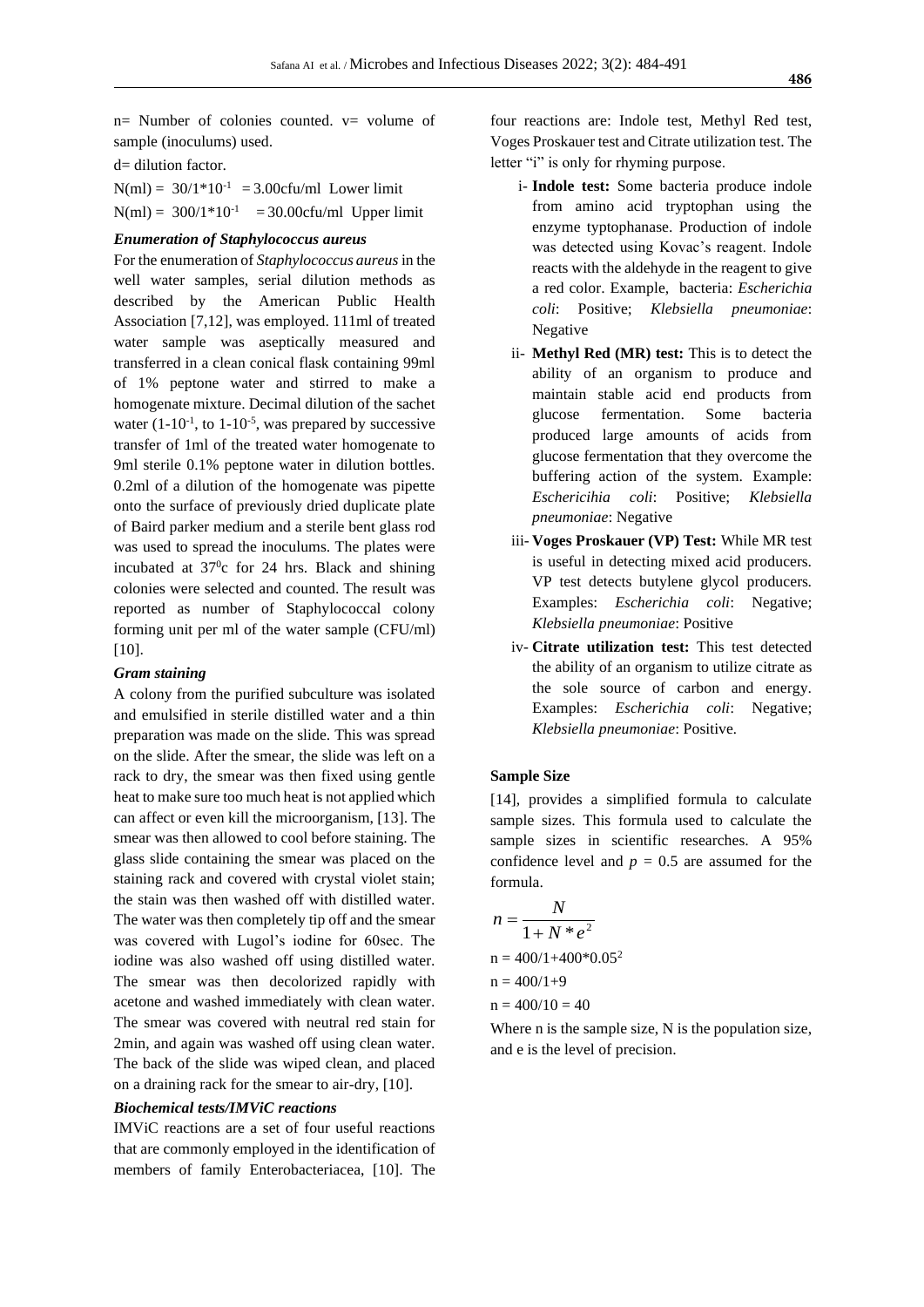# **Results**

# **Presumptive test triple values obtained from various packaged water samples collected from Nasarawa using MPN techniques.**

| No. of bottles giving positive reaction |              |                  |                                                                                             |                |                          |                  |                  |                  |                |
|-----------------------------------------|--------------|------------------|---------------------------------------------------------------------------------------------|----------------|--------------------------|------------------|------------------|------------------|----------------|
|                                         |              |                  | Samples 1(50/50ml) 5(10/10ml) MPN/10ml 1(50/50ml) 5(10/10ml) MPN/10ml 1(50/50ml) 5(10/10ml) |                |                          |                  |                  |                  | MPN/10ml       |
| $\mathbf{1}$                            |              |                  |                                                                                             |                | $\overline{2}$           | 6                |                  | 2                | 6              |
| $\overline{2}$                          |              |                  |                                                                                             |                | $\overline{a}$           |                  |                  |                  |                |
| 3                                       |              |                  |                                                                                             |                | $\overline{2}$           | 6                |                  |                  |                |
| $\overline{4}$                          | 1            | $\overline{2}$   | 6                                                                                           |                | 1                        | 3                | 1                | $\overline{2}$   | 6              |
| 5                                       | 1            |                  | 6                                                                                           | 1              | 1                        | 3                | 1                | $\overline{2}$   | 6              |
| 6                                       |              |                  | $\overline{2}$                                                                              |                |                          |                  |                  |                  |                |
| $\overline{7}$                          | 1            | $\overline{2}$   | 6                                                                                           | 1              | $\overline{2}$           | 6                |                  |                  |                |
| 8                                       | 1            | 1                | $\overline{3}$                                                                              | 1              | 1                        | 3                | $\mathbf{1}$     | 1                | $\mathcal{F}$  |
| 9                                       | ٠            | $\blacksquare$   | ٠                                                                                           | $\sim$         | $\sim$                   | 1                | $\mathbf{1}$     | 3                | 9              |
| 10                                      | 1            | $\overline{2}$   | 6                                                                                           |                | $\overline{\phantom{a}}$ | 1                | $\mathbf{1}$     | $\mathbf{1}$     | $\overline{3}$ |
| <b>WHO</b>                              | $\mathbf{0}$ | $\boldsymbol{0}$ | $\overline{0}$                                                                              | $\overline{0}$ | $\boldsymbol{0}$         | $\boldsymbol{0}$ | $\boldsymbol{0}$ | $\boldsymbol{0}$ | $\theta$       |

| Triple presumptive test values obtained from various packaged water samples collected Tarauni using MPN |  |  |  |
|---------------------------------------------------------------------------------------------------------|--|--|--|
| techniques.                                                                                             |  |  |  |

|                | No. of bottles giving positive reaction |                |                  |                         |                  |                  |                |                |                  |  |
|----------------|-----------------------------------------|----------------|------------------|-------------------------|------------------|------------------|----------------|----------------|------------------|--|
|                | Samples 50/50ml)                        | 5(10/10ml)     |                  | $MPN/10ml$ $1(50/50ml)$ | 5(10/10ml)       | MPN/10ml         | 1(50/50ml)     | 5(10/10ml)     | MPN/10ml         |  |
| 1              | 1                                       |                | 3                |                         |                  | 1                |                |                |                  |  |
| $\overline{2}$ |                                         |                | ۰                |                         |                  |                  |                | 2              | 6                |  |
| 3              |                                         |                |                  | 1                       | 1                | 3                |                |                |                  |  |
| $\overline{4}$ | 1                                       | $\overline{2}$ | 6                |                         |                  | 1                |                |                | $\mathfrak{2}$   |  |
| 5              | 1                                       |                | $\overline{2}$   | 1                       | 2                | 6                | 1              |                | $\overline{2}$   |  |
| 6              |                                         |                |                  |                         |                  |                  |                | 1              | 1                |  |
| $\overline{7}$ | 1                                       | $\overline{2}$ | 6                |                         | 1                | 1                |                |                |                  |  |
| 8              | $\mathbf{1}$                            | 1              | 3                | 1                       | $\overline{4}$   | 16               | 1              | 1              | 3                |  |
| 9              |                                         | $\overline{2}$ | $\overline{2}$   |                         | 1                | $\overline{2}$   |                |                |                  |  |
| 10             | 1                                       |                | $\overline{2}$   |                         |                  | 1                | 1              |                | $\overline{2}$   |  |
| <b>WHO</b>     | $\mathbf{0}$                            | $\mathbf{0}$   | $\boldsymbol{0}$ | $\boldsymbol{0}$        | $\boldsymbol{0}$ | $\boldsymbol{0}$ | $\overline{0}$ | $\overline{0}$ | $\boldsymbol{0}$ |  |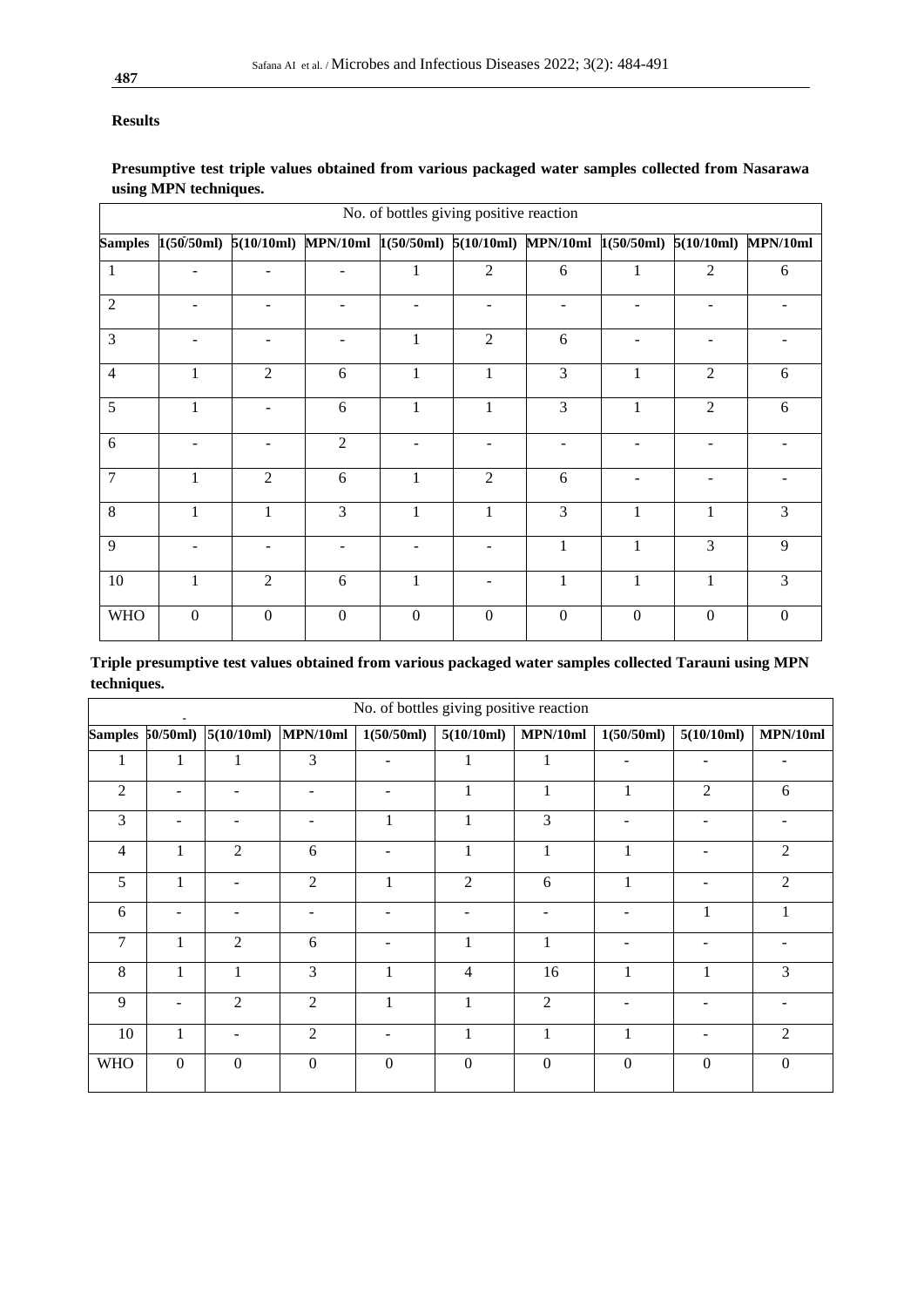| Colony Forming Unit (CFU)/100ml of sachet water samples |            |                  |       |           |                |            |      |           |
|---------------------------------------------------------|------------|------------------|-------|-----------|----------------|------------|------|-----------|
|                                                         |            | <b>Nassarawa</b> |       |           | <b>Tarauni</b> |            |      |           |
| S/No                                                    | A          | B                | N     | $10^{-1}$ | A              | B          | N    | $10^{-1}$ |
| 1                                                       | 76         | 84               | 80    | 8         | 67             | 92         | 79.5 | 7.95      |
| 2                                                       | 81         | 93               | 87    | 8.7       | 92             | 100        | 96   | 9.6       |
| 3                                                       | 69         | 80               | 74.5  | 7.45      | 100            | 118        | 109  | 10.9      |
| $\overline{4}$                                          | 53         | 73               | 63    | 6.3       | 83             | 99         | 91   | 9.1       |
| 5                                                       | 66         | 69               | 67.5  | 6.75      | 79             | 85         | 82   | 8.2       |
| 6                                                       | <b>TNC</b> | <b>TNC</b>       | ---   | ---       | 52             | 67         | 59.5 | 5.95      |
| $\tau$                                                  | 73         | 80               | 76.5  | 7.65      | 93             | 100        | 96.5 | 9.65      |
| 8                                                       | 69         | 76               | 72.5  | 7.25      | <b>TNC</b>     | <b>TNC</b> | ---  | ---       |
| 9                                                       | 104        | 109              | 106.5 | 10.65     | 66             | 73         | 69.5 | 6.95      |
| 10                                                      | <b>TNC</b> | <b>TNC</b>       |       |           | 69             | 75         | 72   | 7.2       |

**Aerobic Plate Count values obtained from various sachet water samples collected from Nassarawa and Tarauni.**

TNC: Too Numerous To Count , APC: Aerobic Plate Count , CFU: Colony Forming Unit

**Classification of sachet water samples collected and assessed according to WHO (2010) criteria for drinking water.**

| <b>Class</b> | Grade          | <b>Presumption</b><br>Count (per100mL) | <b>Number of samples</b><br>$(n=100)$ | Percentage<br>$(100\%)$ |
|--------------|----------------|----------------------------------------|---------------------------------------|-------------------------|
| First        | Excellent      | O                                      | 45                                    | 25.00                   |
| Second       | Satisfactory   | 1-3                                    | 72                                    | 40.00                   |
| Third        | Suspicious     | $4-9$                                  | 48                                    | 25.33                   |
| Last         | Unsatisfactory | 10 and above                           |                                       | 09.66                   |

**Types of bacteria isolated from various sachet waters collected from different location in Nasarawa and Tarauni, Kano metropolis** 

| <b>Samples</b> | Location         | <b>Organisms</b> isolated                               |
|----------------|------------------|---------------------------------------------------------|
| No.            |                  |                                                         |
| $121 - 150$    | <b>Nassarawa</b> | Staphylococcus aureus, Klebsiella spp                   |
| $151 - 180$    | Tarauni          | Salmonella typhi, Klebsiella spp, Bacillus subtilis and |
|                |                  | Streptococcus feacalis,                                 |

**The results of various biochemical tests carried out to determine the type of bacteria present in the sachet sample water collected within Kano metropolis.** 

| Location  | <b>Fermentation on Growth on</b> |       | <b>Growth</b> on | <b>Growth</b> on | Indole test | <b>Citrate</b> | <b>Urea</b> |
|-----------|----------------------------------|-------|------------------|------------------|-------------|----------------|-------------|
|           | MacConkey agar EMB agar          |       | <b>Nutrient</b>  | DCA agar         |             | test           | test        |
|           |                                  |       | agar             |                  |             |                |             |
| Nassarawa | $+ve$                            | $+ve$ | $+ve$            | -ve              | -ve         | -ve            | $+ve$       |
| Tarauni   | $+ve$                            | $+ve$ | $+ve$            | $+ve$            | -ve         | $+ve$          | -ve         |

Positive (+ve) growth, Negative (-ve) growth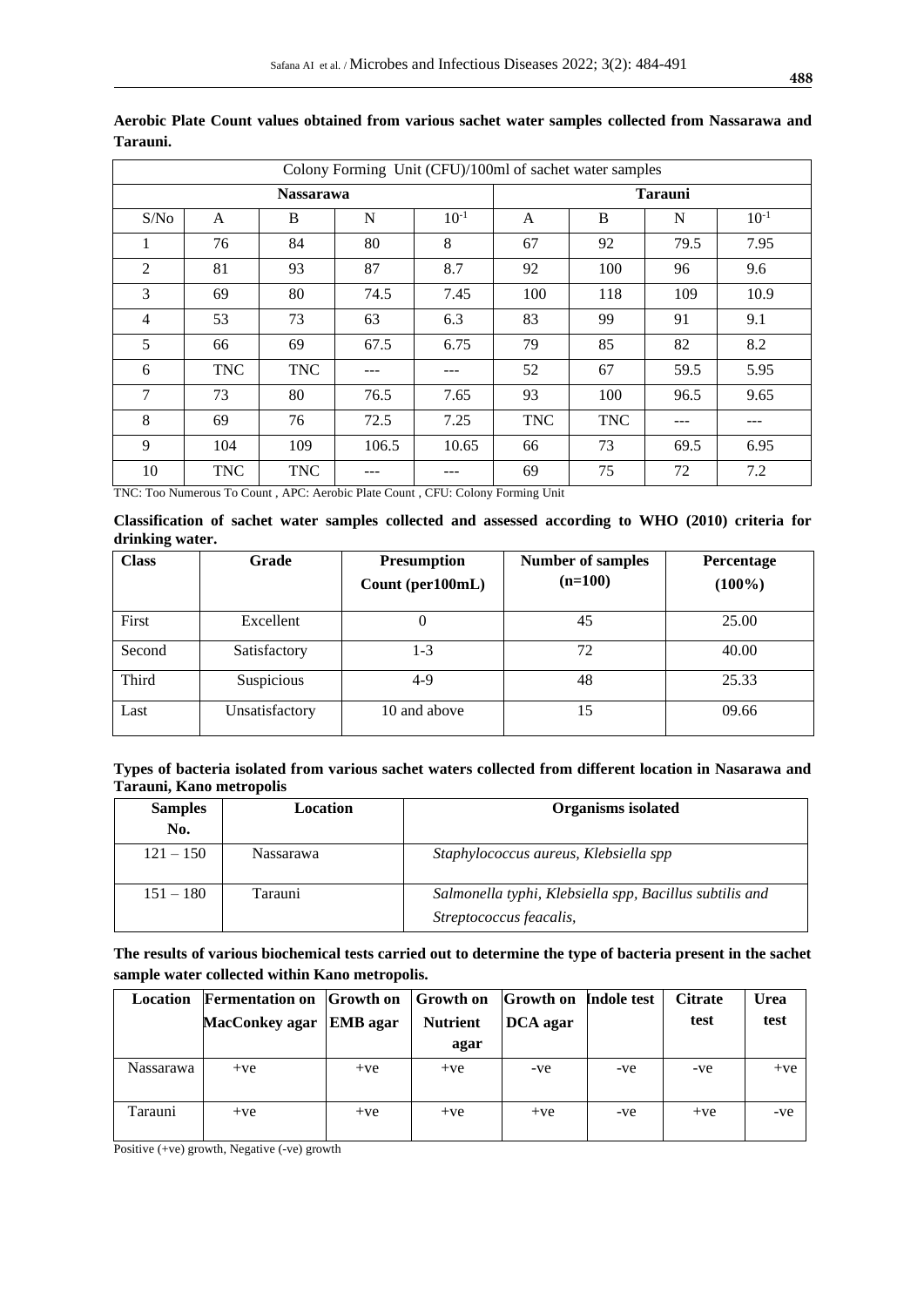| <b>Colonial</b><br><b>Morphology</b>       | Microscopic<br><b>Examination</b>  | Indole test | Methyl red | Proskauer<br>Voges | Citrate test | Staining<br>Gram | <b>Suspected</b><br><b>Organisms</b> |
|--------------------------------------------|------------------------------------|-------------|------------|--------------------|--------------|------------------|--------------------------------------|
| <b>Small</b><br>circular<br>colonies       | Short rod in singles               |             |            | $+$                | $+$          |                  | Salmonella spp                       |
| Opaque<br>cream<br>yellow growth           | Gram positive cocci in<br>clusters |             |            | $^{+}$             | $+$          | $+$              | Staphylococcus<br><i>aureus</i>      |
| <b>Shiny</b><br>viscous<br><b>Colonies</b> | Gram negative short rod            |             |            | $+$                | $+$          |                  | Klebsiella spp                       |
| metallic<br>Green<br>sheen colonies        | Gram negative rods                 | -           |            | $+$                | $^{+}$       |                  | <b>Pseudomonas spp</b>               |
| metallic<br>Green<br>sheen colonies        |                                    | $^{+}$      | $+$        | ٠                  |              |                  | E. coli                              |

**Morphology, Gram staining and biochemical properties of bacterial isolates in sachet water samples sold in Kano metropolis.** 

## **Discussion**

This study has presented the bacteriological analysis of some sachet water samples taken from different residential areas and locations in Kano metropolis at random from August, 2015 to March, 2016. Almost all the sachet water were registered with appropriate regulatory agency (NAFDAC) and very few of the sachet water producers indicated manufacturing date, expiring date and batch number on the sachet, therefore not complying with the labeling compliance as stipulated by the [15]. Bacteriological analyses were based on Coliform count using the Most Probable Number (MPN) technique. The results of coliform count using the MPN which defined the degree of contamination and the bacteriological quality of the collected sachet drinking water sample brands in the study area. Previous studies in other parts of the country and Kano itself reported similar bacterial load indicative of poor water quality [16]. Relatively high aerobic colony counts are indicative of poor, unhygienic handling and processing [17].

Bacterial growth in water may be unnoticed even in transparent packaged water and the presence of some of these microorganisms may pose a potential risk to consumer [15]. This indicates that the consumer would not have any clear information of knowing if the water is within the standard limit for drinking water. It can be seen that most samples of the water brands were found to

contain coliform species, which is about 64% of the total number of the sachet water brands examined. Therefore, the presence of species as well as *E. coli*  which is also a member of the *coliform* group found in the water sample brands, suggests that these sample of water brands have been contaminated with feces either of human or animal origin [16]

Going by the zero tolerance levels stipulated by regulatory agencies for coliforms in drinking water, a cumulative figure of twenty five percent (25%) meets the standards of drinking water quality and is subsequent percentages were satisfactory, suspicious as well as unsatisfactory as shown in **table (3)**, which were in conformity with that of [18]. Moreover, the presence of *Pseudomonas aeruginosa* in the sachet sample water brands suggested that the contamination of the water was either through decay of wastes, improper sanitization and sterilization of the factory equipment or instrument used in the production processes. It can also result from the use of unsterile polythene which was used for the packaging of the water meant for human consumption. The presence of *Salmonella typhi* in the sachet water samples suggested that there was serious pathogenic water borne threat, capable of causing disease to consumers. The aerobic plate count (APC) result indicated that most of the pure water samples are in conformity with [19] set values for drinking water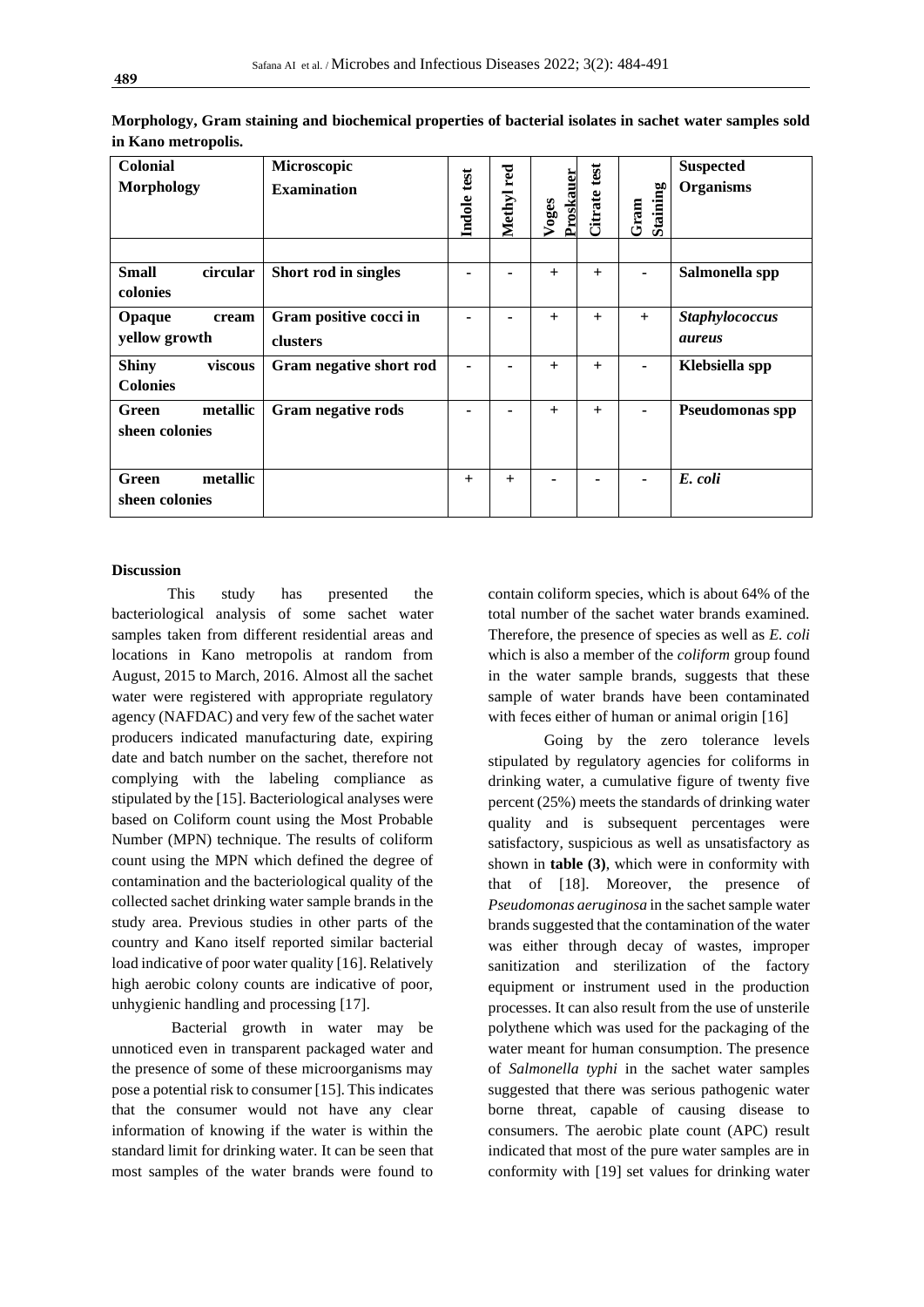quality. Based on APC results, Sample number 8 was the only contaminated sample from Tarauni with too numerous colony to count. All the samples collected from Nassarawa presented various values of minimal bacterial load. The total percentage of safe sachet water samples based on this research was 90% and that of unsafe samples was 10%.

**Conflict of interest:** There was no conflict of interest as far the authors concerned .

#### **Funding:** None.

## **References**

- 1-**Bichi AH, Mukhtar MD, Abdulkarim BZ** Bacteriological analysis of drinking water in Kano metropolis. International Journal of Life and Environmental Sciences 2002; 4(2):214- 220.
- 2-**WHO/UNICEF.** Meeting the MDG Drinking Water and Sanitation: A Mid-Term Assessment of Progress. Geneva: WHO/UNICEF. 2004. ISBN 924 1562781.
- 3-**Lamikarna A**. Essential Microbiology for students and practitioners of pharmacy, 2<sup>nd</sup> edition, Amakra books Lagos. 2009. 406
- 4-**World Health Organization.** Guidelines for Drinking water quality, Volume 1:  $3<sup>rd</sup>$  edition, WHO Press, Switzerland. 2003. Available at : [https://www.who.int/water\\_sanitation\\_health/p](https://www.who.int/water_sanitation_health/publications/gdwq3/en/) [ublications/gdwq3/en/.](https://www.who.int/water_sanitation_health/publications/gdwq3/en/)
- 5-**National Population Commission (NPC)**. Census of Nigeria Population Conducted in all States.2006.
- 6-**Sodhani P, Garg S. Bhalla P, Singh MM, Sharma S, Gupta S.** Prevalence of bacterial vaginosis in a community setting and role of the pap smear in its detection. Acta cytologica 2005; 49(6): 634-638.
- 7-**American Public Health Association.** Standard Methods for Examination of Water and Wastewater, 20<sup>th</sup> ed. American Public Health Association Inc, New York.2002. pp. 213- 256.
- 8-**Cheesbrough M.** Medical Laboratory Manual for Tropical Countries 4th Edition, Cambridge University Press, Cambridge 2004. pp: 143- 167.
- 9- **Cowan ST, Steel S.** Manual for Identification of Medical Bacteria, Cambridge University Press, UK. 2003. pp: 78-90.
- 10-**Yamane T.** Statistics, An Introductory Analysis, 2nd Ed., New York: Harper and Row. 1967.
- 11-**Ibrahim SA.** Bacteriological and physicochemical analysis of some sachet water Samples Sold In Kano Metropolis, Kano State, Nigeria. 2016.
- 12-**Merck M**. Microbiology Mannual, 11<sup>th</sup> edition. Damagadt, Germany. 2002. Pp 336-339
- 13-**National Agency for Food and Drug and Administration and Control (NAFDAC).**  NAFDAC Consumer Safety Bulletin, Abuja, Nigeria. 2011.
- 14-**World Health Organization.** International Standard for Drinking Water Guidelines for Water Quality, Geneva. 2011. Available at: http://apps.who.int/iris/bitstream/handle/10665 /44584/9789241548151\_eng.pdf?sequence=1.
- 15-**Geldriech EE**. Sanitary Significance of Fecal Coliforms in the Environment Publication No.WP- 20-3. Federal Water Pollution Control Administration, Cincinnati, Ohio. 2003. pp: 122.
- 16-**Okonko IO, Adejoye OD, Ogunnusi TA, Fajobi EA, Shittu OB.** Microbiological and physicochemical analysis of different water samples used for domestic purposes in Abeokuta and Ojota,Lagos State, Nigeria. African. Journal of Biotechnology 2008; 7(3): 617-621.
- 17-**Ibrahim, SA.** Bacteriological Assessment of Some Sachet Water Samples Sold In Dala